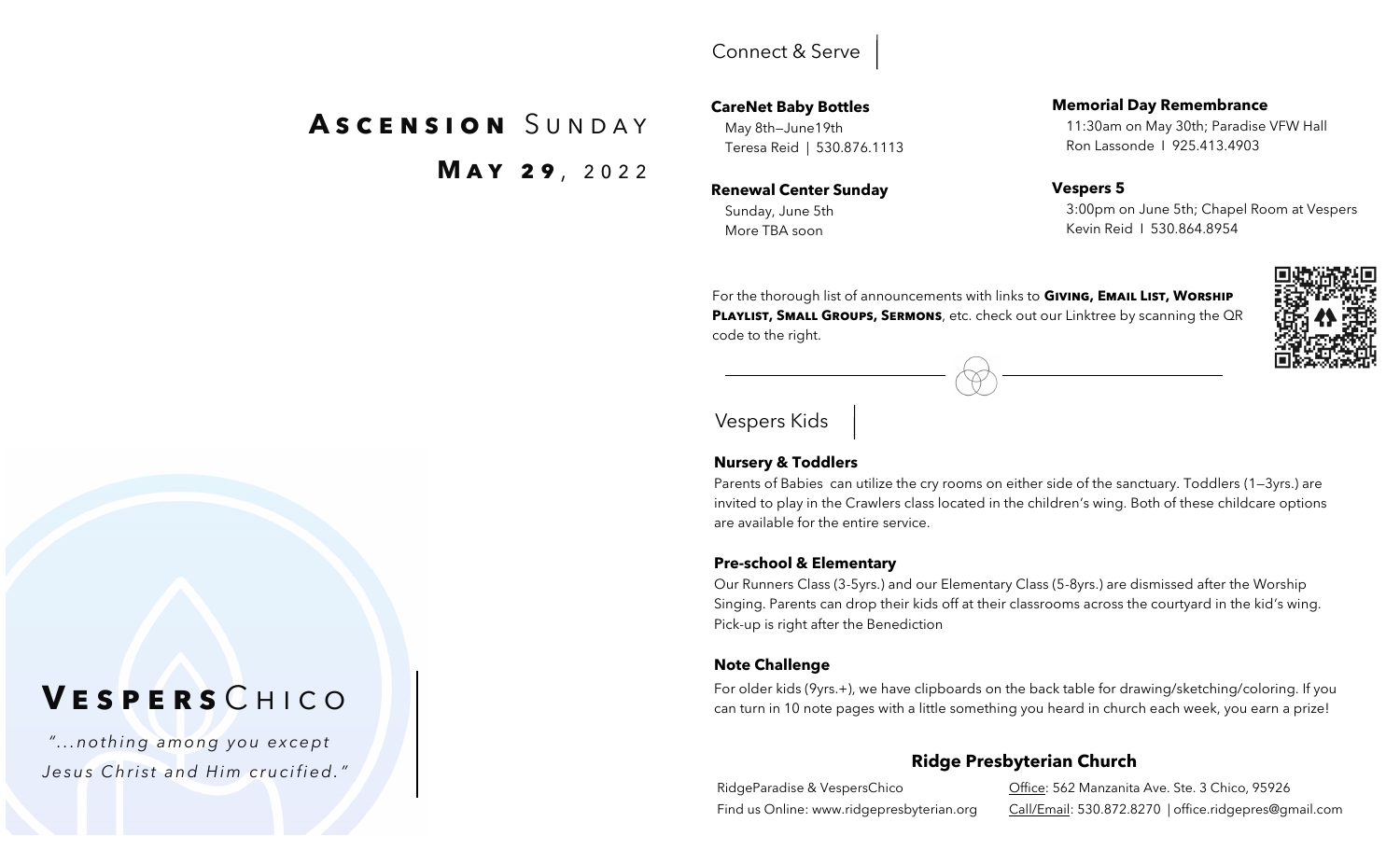**Ascension Sunday** The Scriptures teach that the Resurrection was not the conclusion of Jesus' mission. After appearing to the disciples for forty days, Jesus ascended into heaven (Acts 1:3). And now He is seated at the right hand of the Father, where He rules and reigns over all things (Eph. 1:20). Today, we celebrate this glorious truth and remind ourselves that even in the midst of the anxiety, confusion, and uncertainty of this broken world, King Jesus is on the throne. And from that place of power and authority He tells us: "Fear not, I am with you."

**If you are new** or newish here, we are so glad that you have joined us! We would love to know more about you, as well as give you the chance to learn a bit more about us. Use the QR code to the right to access our welcome card and let us know you were here.



#### **Call to Worship** adapted from Eph. 1 & Rev. 5

Come and hear all you who love God, Of the Father's great power and might, How he raised Jesus, the Son, from the dead And seated Him at His right hand in the heavenly places far above all rule and authority and power and dominion and above every name that is named not only in this age but also in the one to come. And gave us the Spirit of wisdom And revelation in the knowledge of Him.

 **To Him who sits on the throne and to the Lamb Be blessing and honor and glory and might forever and ever!**

#### **Songs of Worship and Praise**

Please feel free to worship in the way that the Lord is leading. Whether standing or sitting, hands raised or kneeling before the Lord. There is no required posture.

#### **Tithes & Offerings**

Our ushers will pass collection baskets during the final song. If writing a check, please make payable to "Ridge Presbyterian Church" since VespersChico and RidgeParadise are both sites of Ridge Presbyterian. Thank you for your generosity!

#### **Family Service Kid's Moment**

Instead of being dismissed for Sunday School this week, our kids will be invited up front to share with the congregation some what they've been learning, including a new memory verse: Psalm 56:3. *"When I am afraid, I put my trust in You."*

*The Bible tells us to let the Word of Christ dwell within us richly by "singing psalms, hymns, and spiritual songs." Thus, we sing of what God has done, and about our delight in Him.* 

*God calls His people into worship, not the other way around. His Word is the only thing that can truly draw our hearts into worship in Spirit and Truth. And so, we begin here.* 

*Tithes and Offerings are part of our worship and response to the gospel. When we grasp that "He who was rich, for our sake became poor" it stirs us to reflect that generosity in our giving.*

#### **Greetings & Fellowship**

Welcome to all newcomers and visiting guests today. We are glad you are here! We'd love to connect with you through the welcome card linked to the QR code.

#### **Confession of Faith** Apostle's Creed

I believe in God the Father Almighty, Maker of heaven and earth. I believe in Jesus Christ, his only Son, our Lord, who was conceived by the Holy Spirit, and born of the virgin Mary. He suffered under Pontius Pilate, was crucified, died, and was buried; he descended into hell.\* The third day he rose again from the dead. He ascended into heaven and is seated at the right hand of God the Father Almighty. From there he will come to judge the living and the dead. I believe in the Holy Spirit, the holy catholic church,\*\* the communion of saints, the forgiveness of sins, the resurrection of the body, and the life everlasting. Amen.

*\*Separation from God \*\*The Church in all times and places*

#### **Preaching of God's Word** Matthew 5

#### "Beatitudes"

Ruling Elder Caleb Fleming

**5** Seeing the crowds, he went up on the mountain, and when he sat down, his disciples came to him. <sup>2</sup> And he opened his mouth and taught them, saying: <sup>3</sup> Blessed are the poor in spirit, for theirs is the kingdom of heaven.

- <sup>4</sup> Blessed are those who mourn, for they shall be comforted.
- <sup>5</sup> Blessed are the meek, for they shall inherit the earth.
- <sup>6</sup> Blessed are those who hunger and thirst for righteousness, for they shall be satisfied.
- <sup>7</sup> Blessed are the merciful, for they shall receive mercy.
- <sup>8</sup>Blessed are the pure in heart, for they shall see God.
- <sup>9</sup> "Blessed are the peacemakers, for they shall be called sons of God.
- $10$  Blessed are those who are persecuted for righteousness' sake, for theirs is the kingdom of heaven.
- <sup>11</sup> Blessed are you when others revile you and persecute you and utter all kinds of evil against you falsely on my account. <sup>12</sup> Rejoice and be glad, for your reward is great in heaven, for so they persecuted the prophets who were before you *[…]*

#### **Benediction**—Numbers 6.24-26

The Lor<sub>D</sub> bless you and keep you; the Lor<sub>D</sub> make his face to shine upon you and be gracious to you; the LORD lift up his countenance upon you and give you peace.

*God gets the final word in the worship service. And with it He chooses to bless His people. Go in the peace of His blessing!*

*through His Word we strive to proclaim what it says and teach what it means. It is through this Ministry of the Word that the Church receives training, correction, encouragement, and a deeper experience of the gospel of Jesus.*

*Because God has spoken to us* 

*Creeds give us a chance to proclaim what we believe while also acknowledging that we are part of something bigger than this local church. We join our voice to Christians around the globe and throughout history who have confessed these same creeds.*

*Since we have peace with God through the work of Jesus, we gladly extend peace to one another and welcome each other as brothers and* 

*sisters in Christ.*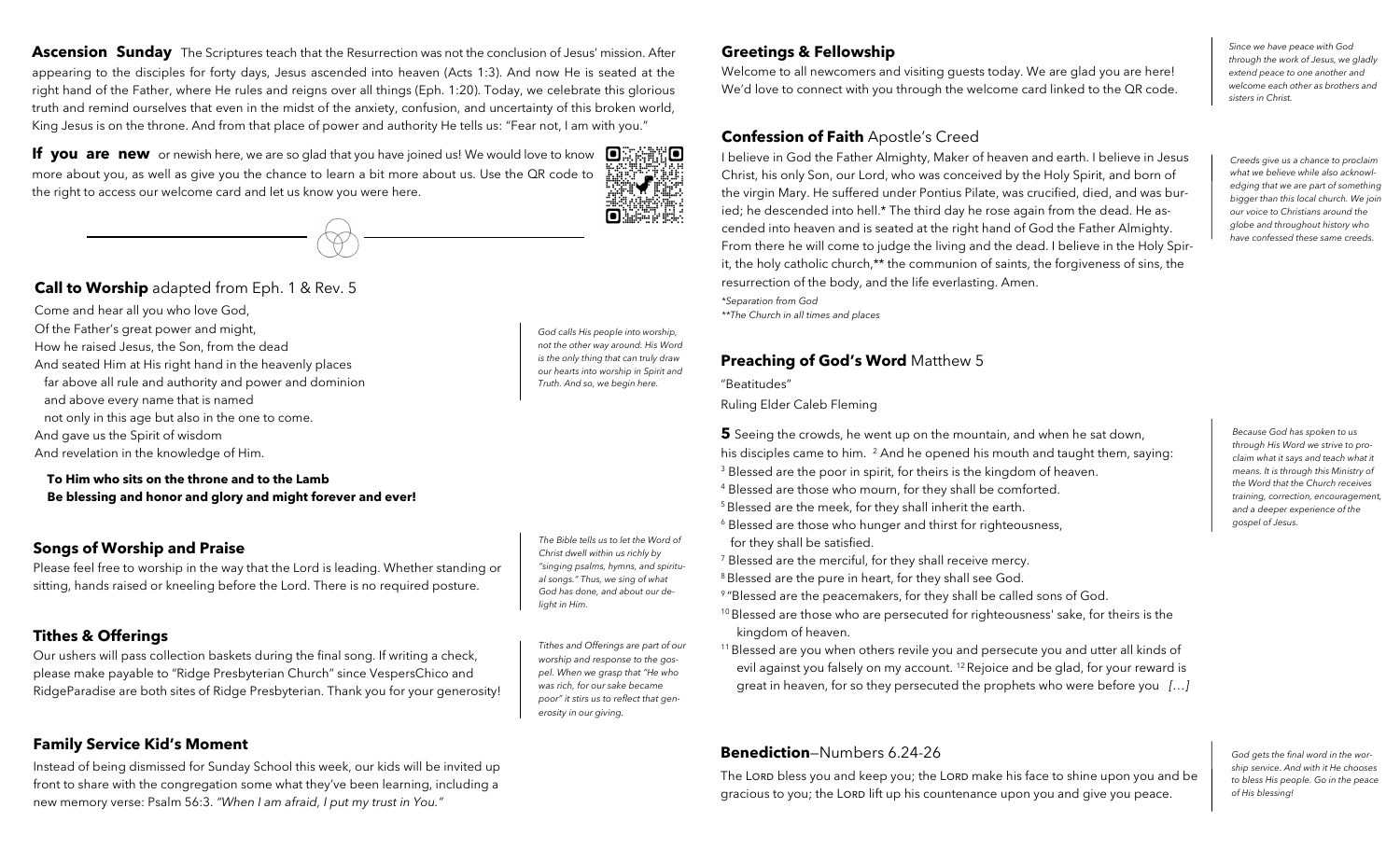### Defender

You go before I know That You've even gone to win my war You come back with the head of my enemy You come back and You call it my victory

You go before I know That You've even gone to win my war Your love becomes my greatest defense It leads me from the dry wilderness

All I did was praise All I did was worship All I did was bow down All I did was stay still

Hallelujah You have saved me So much better Your (this) way Hallelujah great Defender So much better Your (this) way

You know before I do Where my heart can seek to find Your truth Your mercy is the shade I'm living in You restore my faith and hope again

When I thought I lost me You knew where I left me You reintroduced me to Your love You picked up all my pieces Put me back together You are the defender of my heart

All I did was praise All I need to do is worship Lord I will just bow down I'm just gonna stay still

CCLI Song # 7081764 John-Paul Gentile | Rita Springer | Steffany Frizzell Gretzinger 2015 Capitol CMG Paragon (Admin. by Capitol CMG Publishing)

### Grace

Your grace that leads this sinner home From death to life forever And sings the song of righteousness By blood and not by merit

Your grace that reaches far and wide To every tribe and nation Has called my heart to enter in The joy of Your salvation

By grace I am redeemed By grace I am restored And now I freely walk Into the arms of Christ my Lord

Your grace that I cannot explain Not by my earthly wisdom The prince of life without a stain Was traded for this sinner

Let praise rise up and overflow My song resound forever For grace will see me welcomed home To walk beside my Saviour

CCLI Song # 7073330 Jonny Robinson | Niki Shepherd | Rich Thompson 2016 Getty Music Publishing (Admin. by Music Services, Inc.)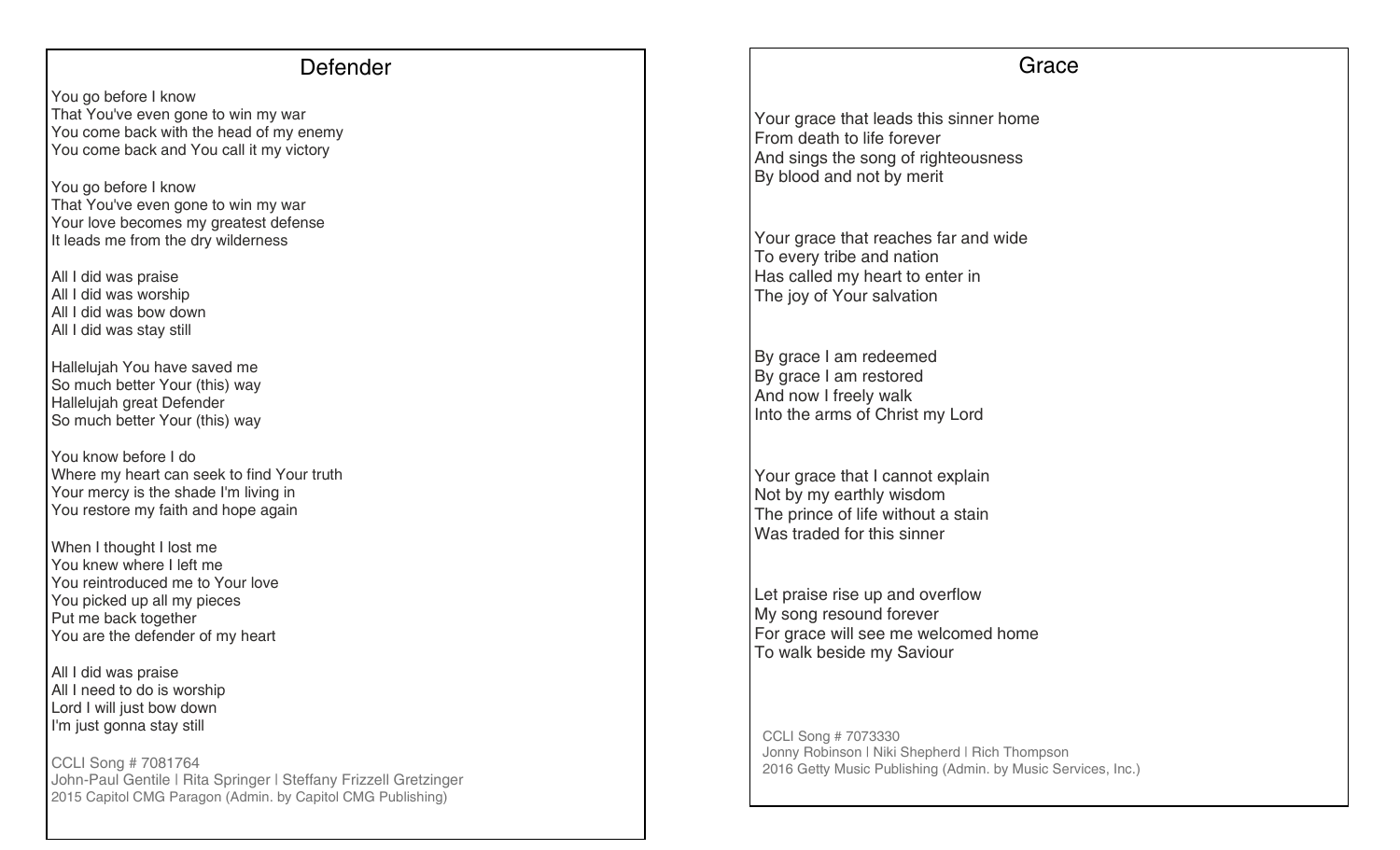# Who Can Compare To You

Where would I be If it wasn't for Your kindness toward me You've been closer than a friend could ever be There is nothing on the earth That could take Your place

I am undone

For You see all there was and all that will be Yet You've set Your vast affection upon me By Your voice the world was made And still You called my name

Who can compare to You Who moves my heart the way You do Who can compare to You Who moves my heart the way You do

Kingdoms come and kingdoms fade But always You remain Ages pass and seasons change But always You remain (the same)

CCLI Song # 7030066 Matt Stinton 2014 Bethel Music Publishing

# How Deep The Father's Love For Us

How deep the Father's love for us How vast beyond all measure That He should give His only Son To make a wretch His treasure How great the pain of searing loss The Father turns His face away As wounds which mar the Chosen One Bring many sons to glory

Behold the Man upon a cross My sin upon His shoulders Ashamed I hear my mocking voice Call out among the scoffers It was my sin that held Him there Until it was accomplished His dying breath has brought me life I know that it is finished

I will not boast in anything No gifts no pow'r no wisdom But I will boast in Jesus Christ His death and resurrection Why should I gain from His reward I cannot give an answer But this I know with all my heart His wounds have paid my ransom

CCLI Song # 1558110 Stuart Townend 1995 Thankyou Music (Admin. by Capitol CMG Publishing)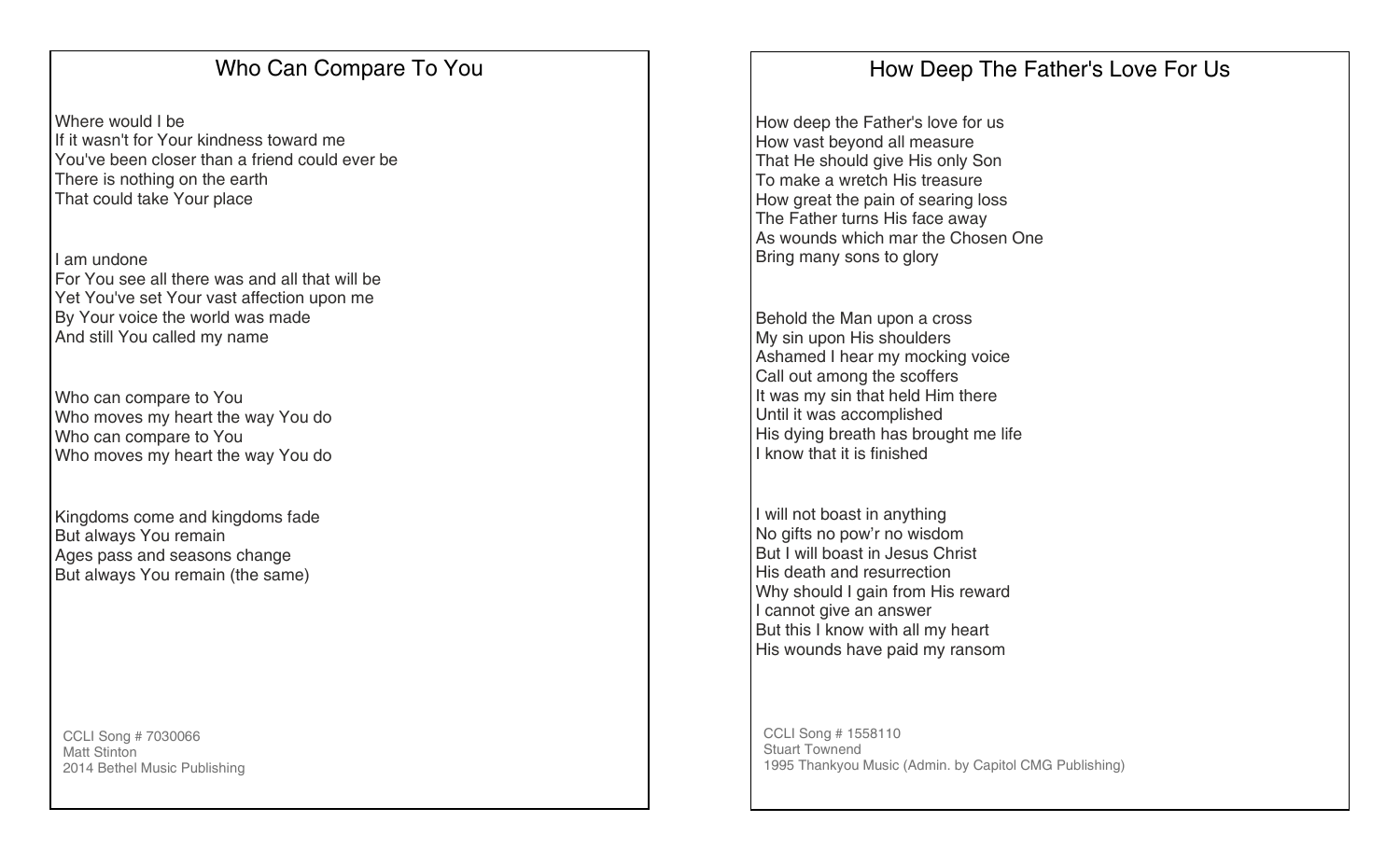# Yet Not I But Through Christ In Me

What gift of grace is Jesus my redeemer There is no more for heaven now to give He is my joy my righteousness and freedom My steadfast love my deep and boundless peace

To this I hold my hope is only Jesus For my life is wholly bound to his Oh how strange and divine I can sing all is mine Yet not I but through Christ in me

The night is dark but I am not forsaken For by my side the Saviour he will stay I labour on in weakness and rejoicing For in my need his power is displayed

To this I hold my Shepherd will defend me Through the deepest valley he will lead Oh the night has been won and I shall overcome Yet not I but through Christ in me

No fate I dread I know I am forgiven The future sure the price it has been paid For Jesus bled and suffered for my pardon And he was raised to overthrow the grave

To this I hold my sin has been defeated Jesus now and ever is my plea Oh the chains are released I can sing I am free Yet not I but through Christ in me

With every breath I long to follow Jesus For he has said that he will bring me home And day by day I know he will renew me Until I stand with joy before the throne

To this I hold my hope is only Jesus All the glory evermore to him When the race is complete still my lips shall repeat Yet not I but through Christ in me

When the race is complete still my lips shall repeat Yet not I but through Christ in me Yet not I but through Christ in me

CCLI Song # 7121852 Jonny Robinson | Michael Farren | Rich Thompson 2018 CityAlight Music (Admin. by Integrity Music)